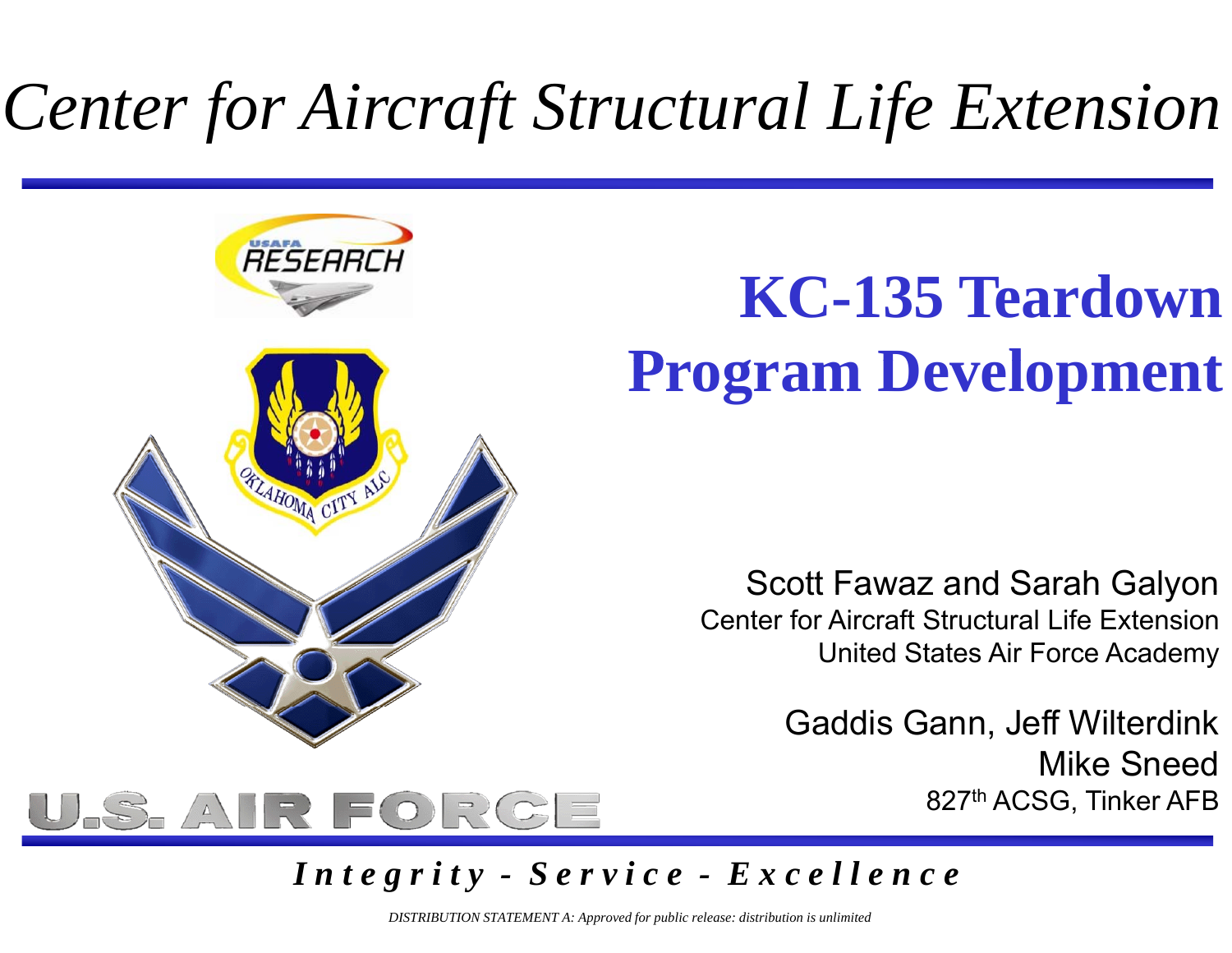

- • Oversight Committee Members
	- ° Chuck Babish, Mark DeFazio, Larry Butkus, John Brausch, Charlie Buynak, Rick Young, Marv Nuss, and Maj Jesse Vickers
- •• Greg Shoales, Jim Greer, CAStLE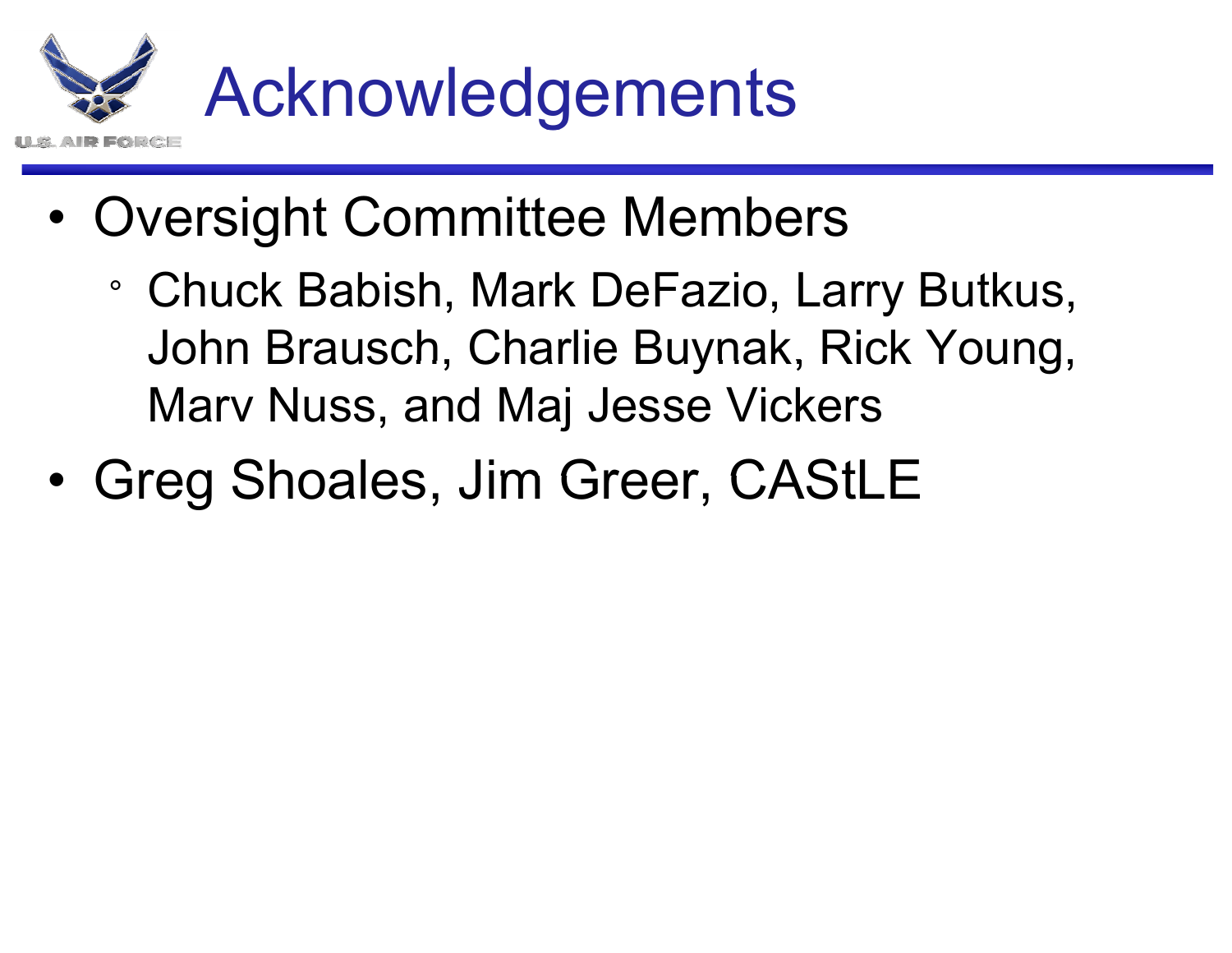

- •Background
- •**Requirements**
- •• Teardown Objectives
- •Organization and Integration
- •Teardown Aircraft Selection
- •• Teardown Process
- •• Program Exit Criteria
- •Conclusion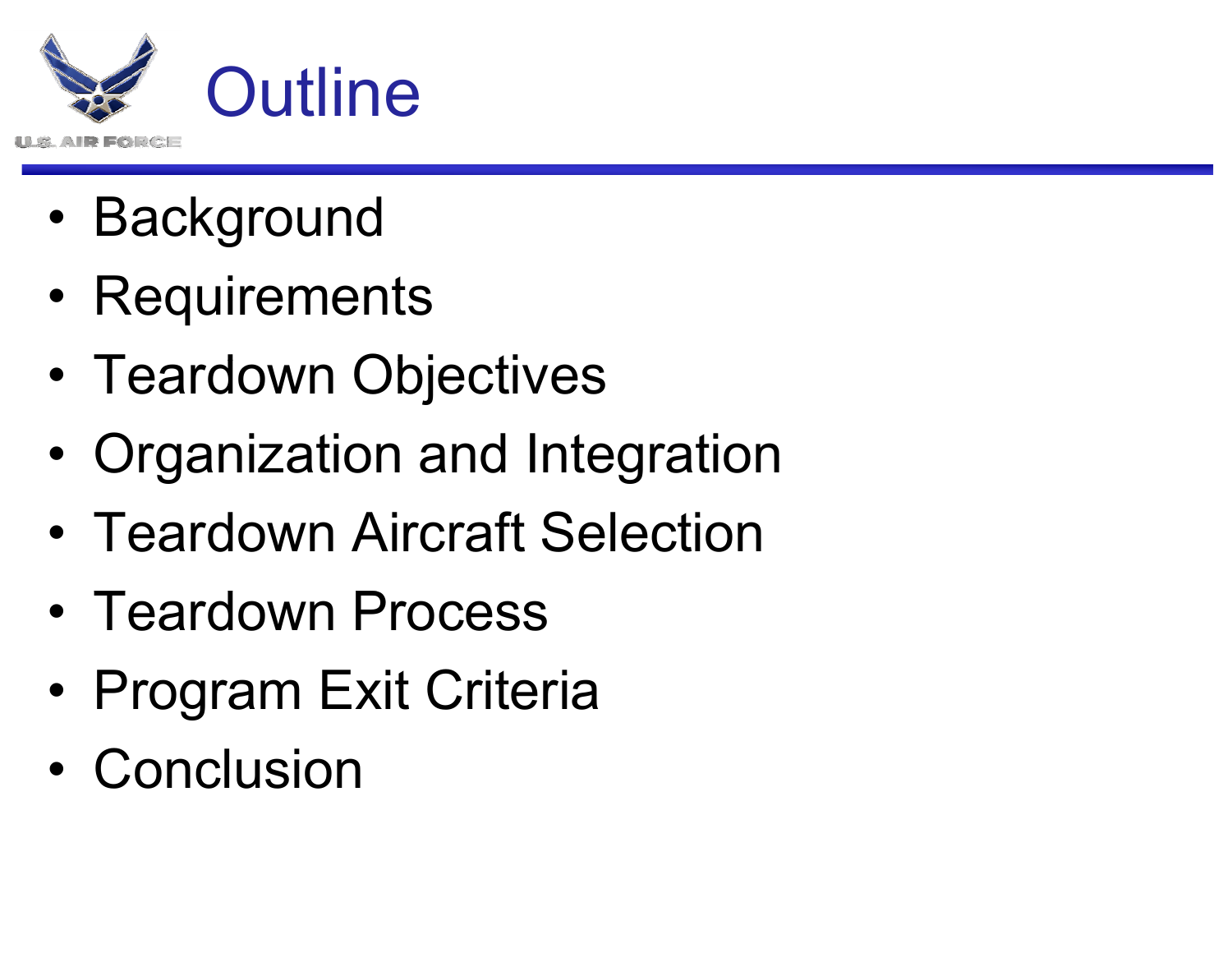

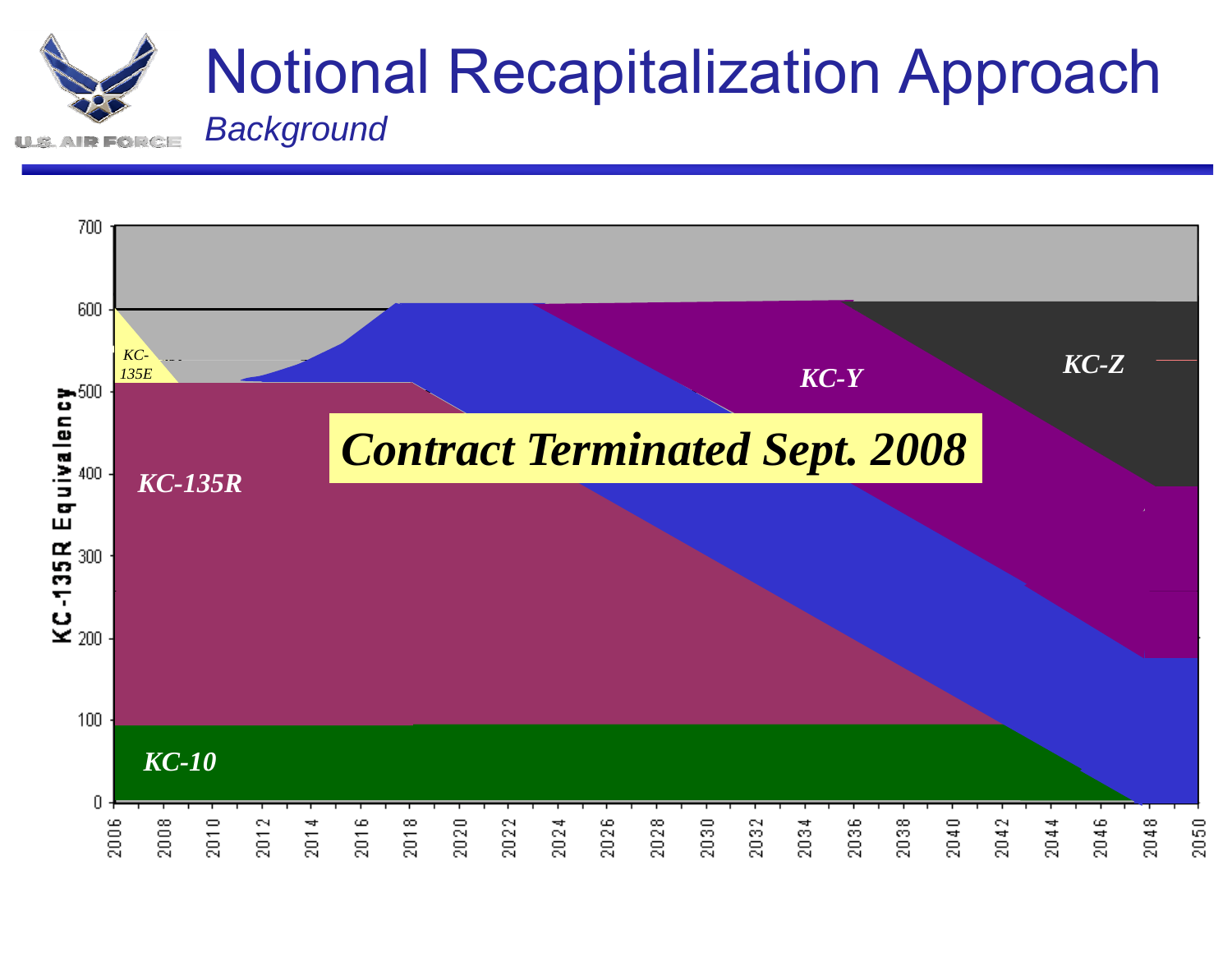

Г

|  | <b>MDS</b>         | <b>Usage</b><br><b>Statistics</b> | <b>GAG</b><br>Cycles | Operating<br>Time (Hrs) | Average Age<br>(Years) |                     |
|--|--------------------|-----------------------------------|----------------------|-------------------------|------------------------|---------------------|
|  |                    | $\mu$                             | 4,707                | 18,159                  | 48.7                   |                     |
|  |                    | $\overline{\widetilde{x}}$        | 4,705                | 17,984                  | 49.1                   |                     |
|  | <b>KCE</b>         | $\sigma$                          | 405                  | 1,553                   | 1.0                    |                     |
|  |                    | min                               | 3,768                | 15,254                  | 45.1                   | 1972 Full Scale Fa  |
|  |                    | max                               | 5,727                | 23,909                  | 50.2                   |                     |
|  |                    | $\mu$                             | 4,234                | 18,627                  | 46.3                   | • Catastrophic wing |
|  |                    | $\tilde{x}$                       | 4,193                | 18,367                  | 45.8                   |                     |
|  | <b>KCR</b>         | $\sigma$                          | 396                  | 2,560                   | 2.0                    | • 10,300 flights    |
|  |                    | min                               | 3,124                | 13,769                  | 43.1                   |                     |
|  |                    | max                               | 6,402                | 32,708                  | 49.6                   | • 55,505 flight h   |
|  | <b>KCT</b>         |                                   | 4,355                | 19,462                  | 48.0                   |                     |
|  |                    | $\frac{\mu}{\widetilde{x}}$       | 4,336                | 19,406                  | 48.2                   |                     |
|  |                    | $\sigma$                          | 226                  | 1,311                   | 0.7                    |                     |
|  |                    | min                               | 3,863                | 16,161                  | 43.1                   |                     |
|  |                    | max                               | 4,982                | 22,938                  | 48.8                   |                     |
|  | Special<br>Purpose | $\mu$                             | 4,768                | 33,233                  | 45.0                   |                     |
|  |                    | $\widetilde{\mathcal{X}}$         | 4,995                | 32,930                  | 45.6                   |                     |
|  |                    | $\sigma$                          | 1,301                | 9,128                   | 1.6                    |                     |
|  |                    | min                               | 2,752                | 11,058                  | 43.0                   |                     |
|  |                    | max                               | 8,016                | 49,517                  | 50.5                   |                     |

### 1972 Full Scale Fatigue Test

- $\frac{\mu}{\tilde{\chi}}$  4,234 18,627 46.3 Catastrophic wing failure at
	- 10,300 flights
	- 55,505 flight hours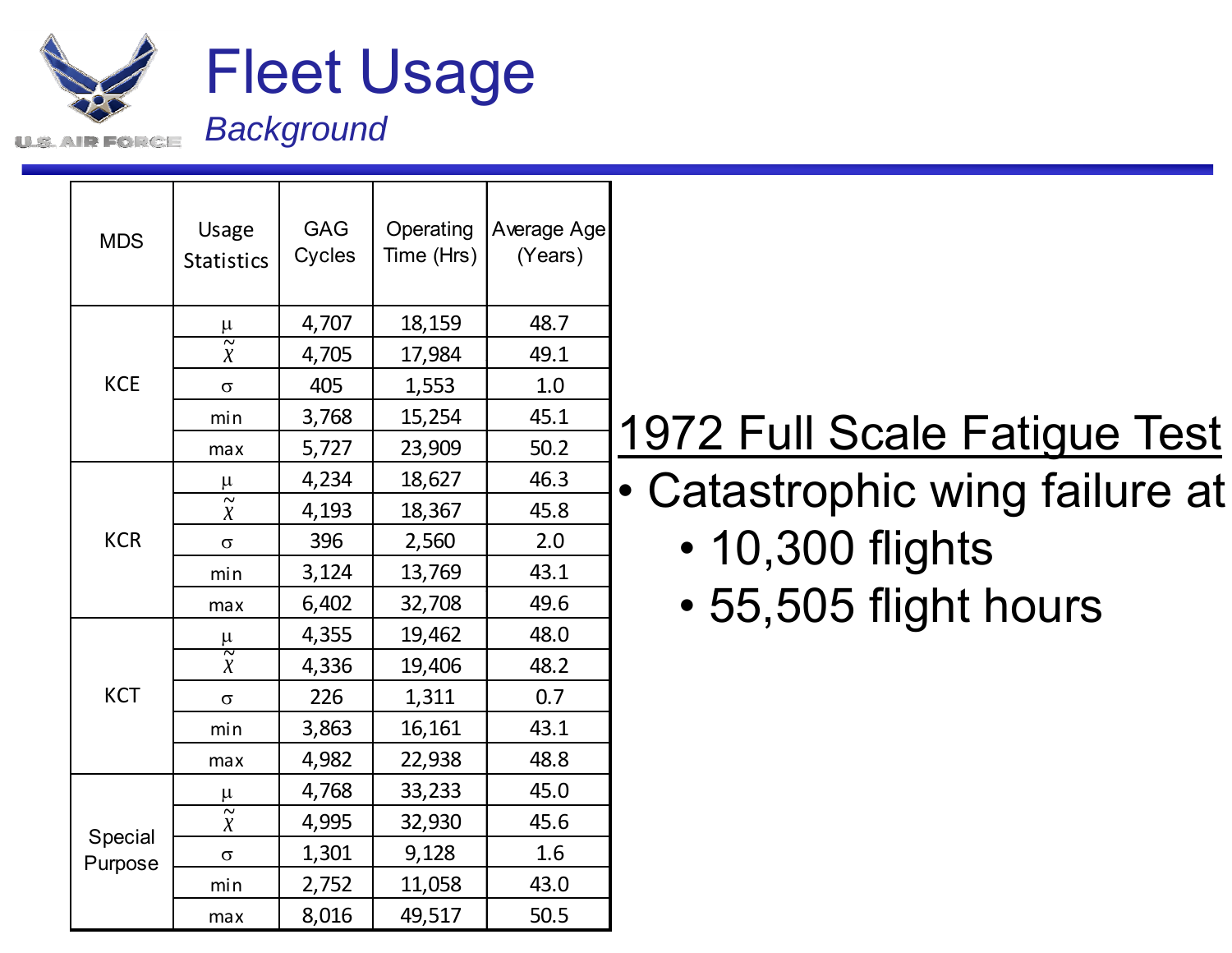

- • Meet the requirements in section 5.4.3.3.2
	- $\circ$  "A Structural Teardown Program may be required if an aircraft is **expected to operate beyond its design service life** or if there is *evidence of extensive damage* that may jeopardize the aircraft's structural integrity. The need for and timing of a Structural Teardown Program shall be based on force management updates described in 5.6."
	- $\circ$  Section 5.5.6 states, "Mission and usage changes, major modifications, as well as *aircraft inspection findings* shall be evaluated by analysis and/or testing (to include a possible additional full-scale static and/or durability test) to determine the need for and timing of periodic updates to the force management strategy. It is envisioned that updates will be required every 5 years or as dictated by the requirements defined in the subparagraphs below. Information which results from the updates described below shall be documented in the FSMP."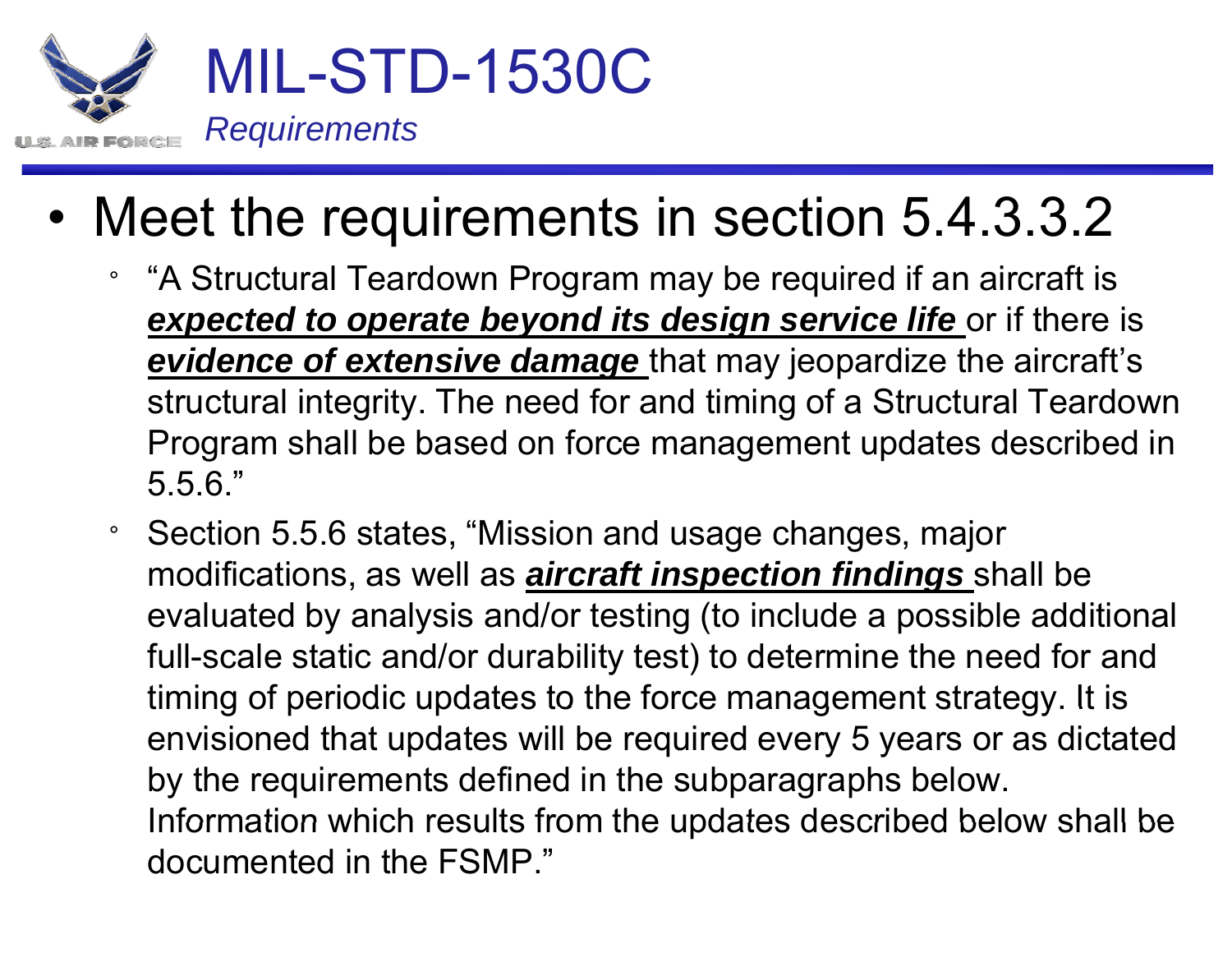

- • Determine the current condition of the C/KC-135 fleet. Destructive teardown inspection is required to assess the following:
	- ° The level of corrosion damage
	- ° The condition of spot-welds
	- $\circ$  The presence of stress corrosion cracking (SCC) with a special emphasis placed on cracks ≥ 0.25 inch
	- $\circ$  The presence of fatigue cracking, especially in locations that cracked during the 1962 and 1972 fatigue tests
		- › Special emphasis will be placed on cracks ≥ 0.05 inch unless additional data is required to establish a well-characterized equivalent initial flaw size distribution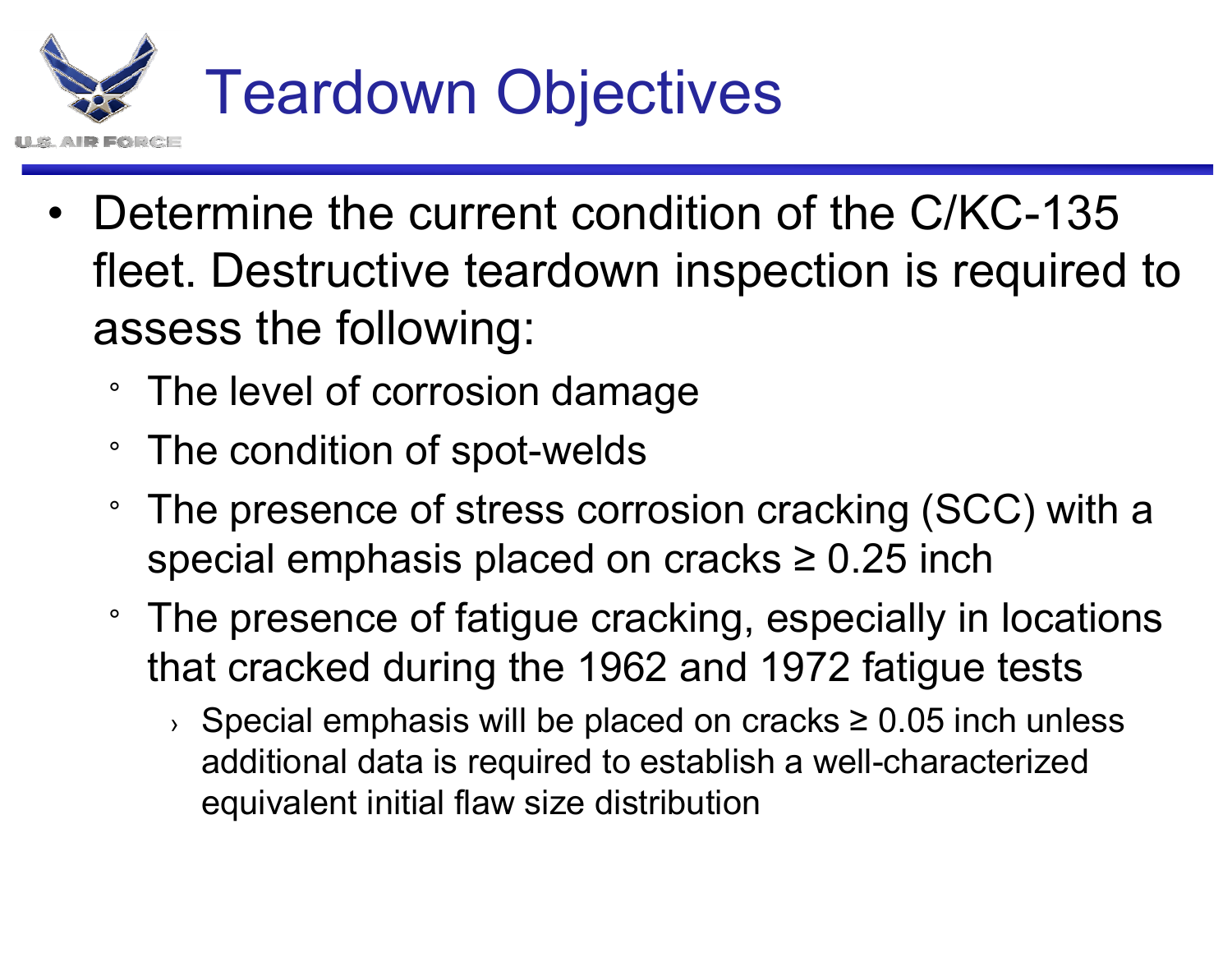

- • Determine effectiveness of corrosion mitigation efforts following the 1990s hidden corrosion teardown program of SN 61 -0291 Mitigation efforts included:
	- Widespread application of corrosion preventive compounds (CPC)
	- ° Addition of drain holes where water and other contaminates tend to collect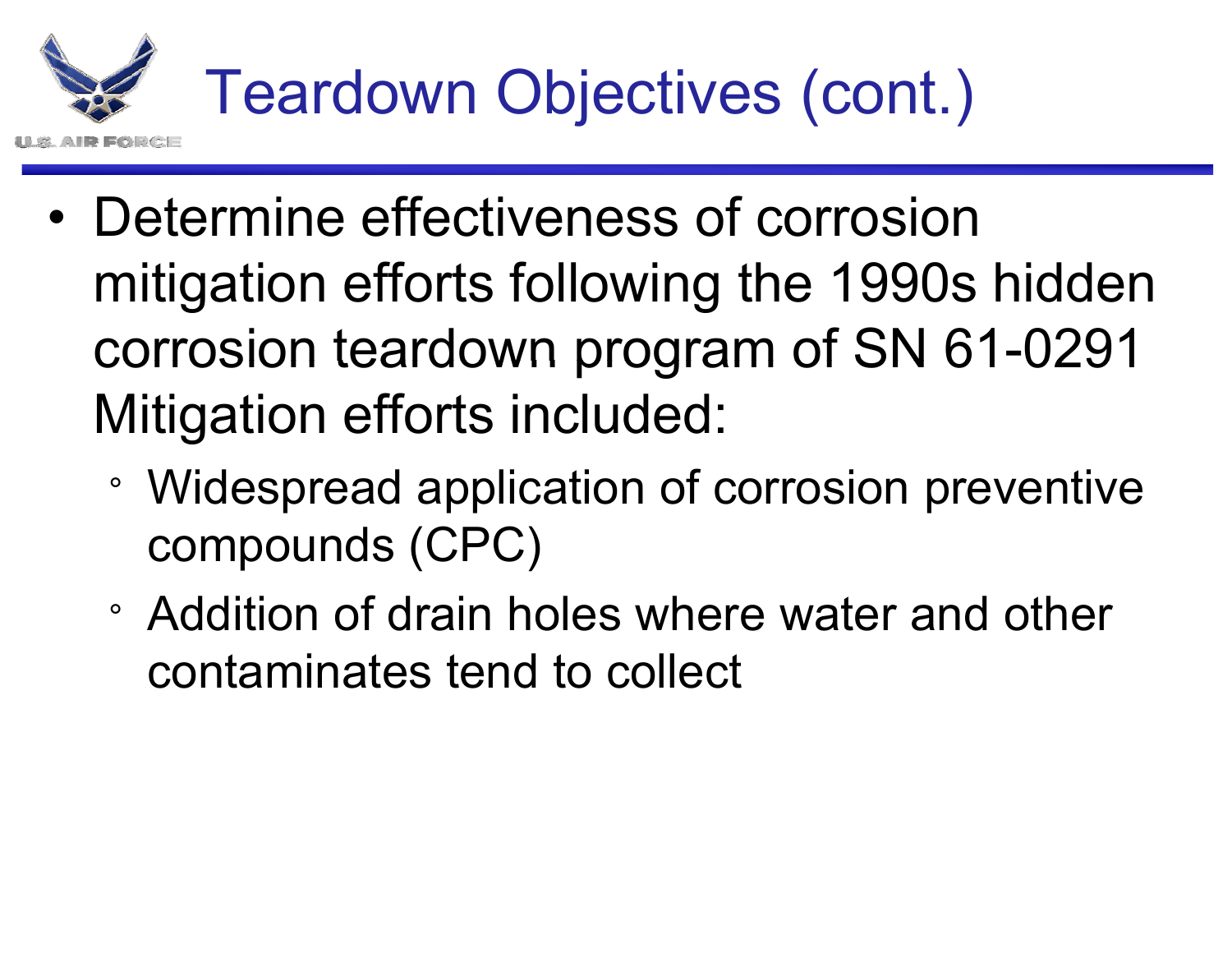- • Confirm ASIP inspection adequacy
	- ° For each teardown aircraft, compare the results of the T.O. 1C-135-36 NDI inspections completed during the teardown activity with the results of the part level NDI accomplished at the same locations
- Perform analysis to anticipate future damage (corrosion, SCC, fatigue, etc.) as a function of time (hours, years) by combining results of
	- $\circ$ Teardown inspection of these 3 aircraft
	- $\circ$ 1990s teardown inspection of SN 61-0291
	- $\circ$  Boeing 707 commercial and military derivative aircraft experiences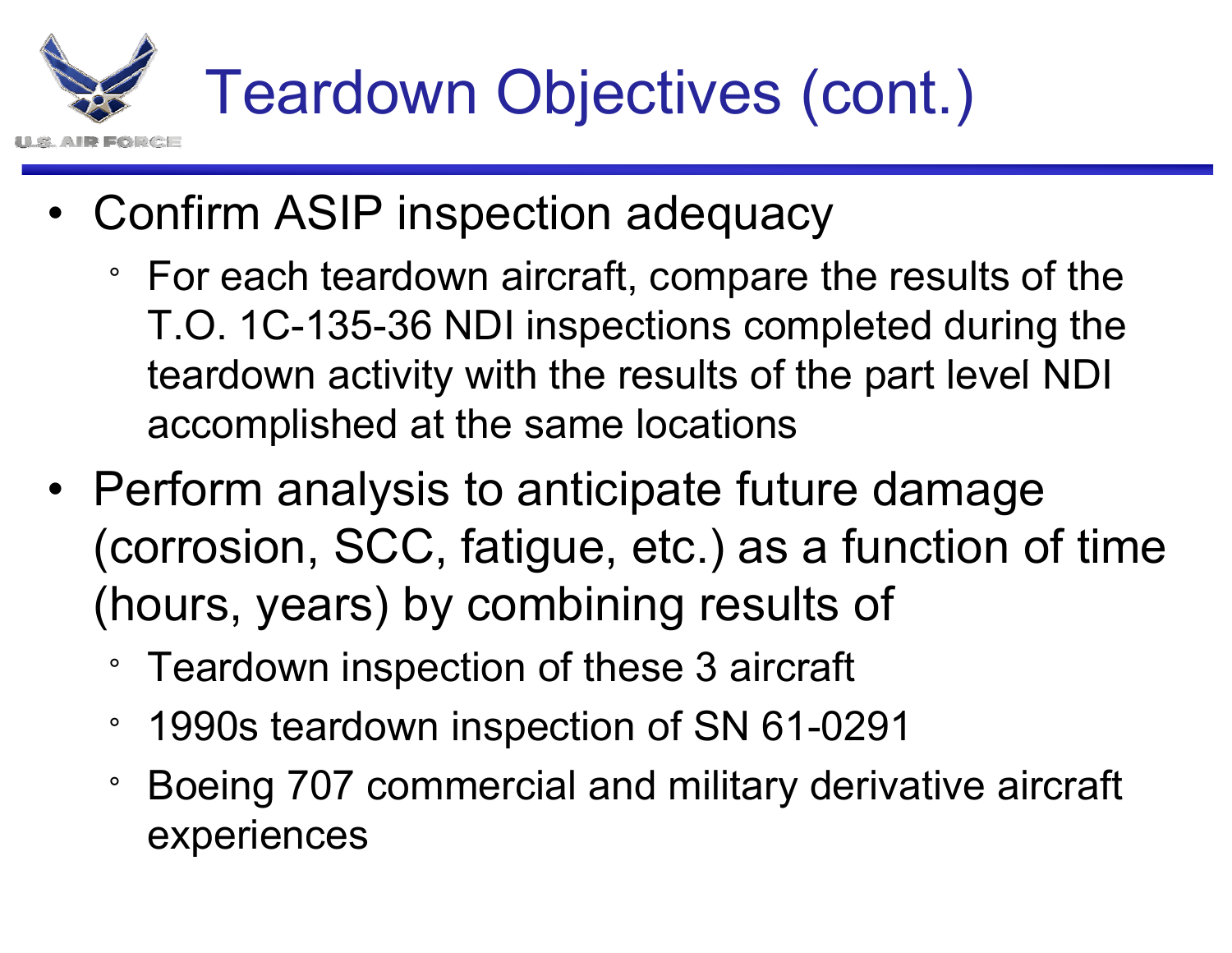- • Establish recommendations to maintain structural integrity:
	- ° Determine need for fatigue testing
	- ° Maintenance actions (inspections, repairs, replacements, modifications) to preserve structural integrity and aircraft viability out to 2040+ and beyond
	- ° Determine need for future C/KC-135 teardown inspection and analysis efforts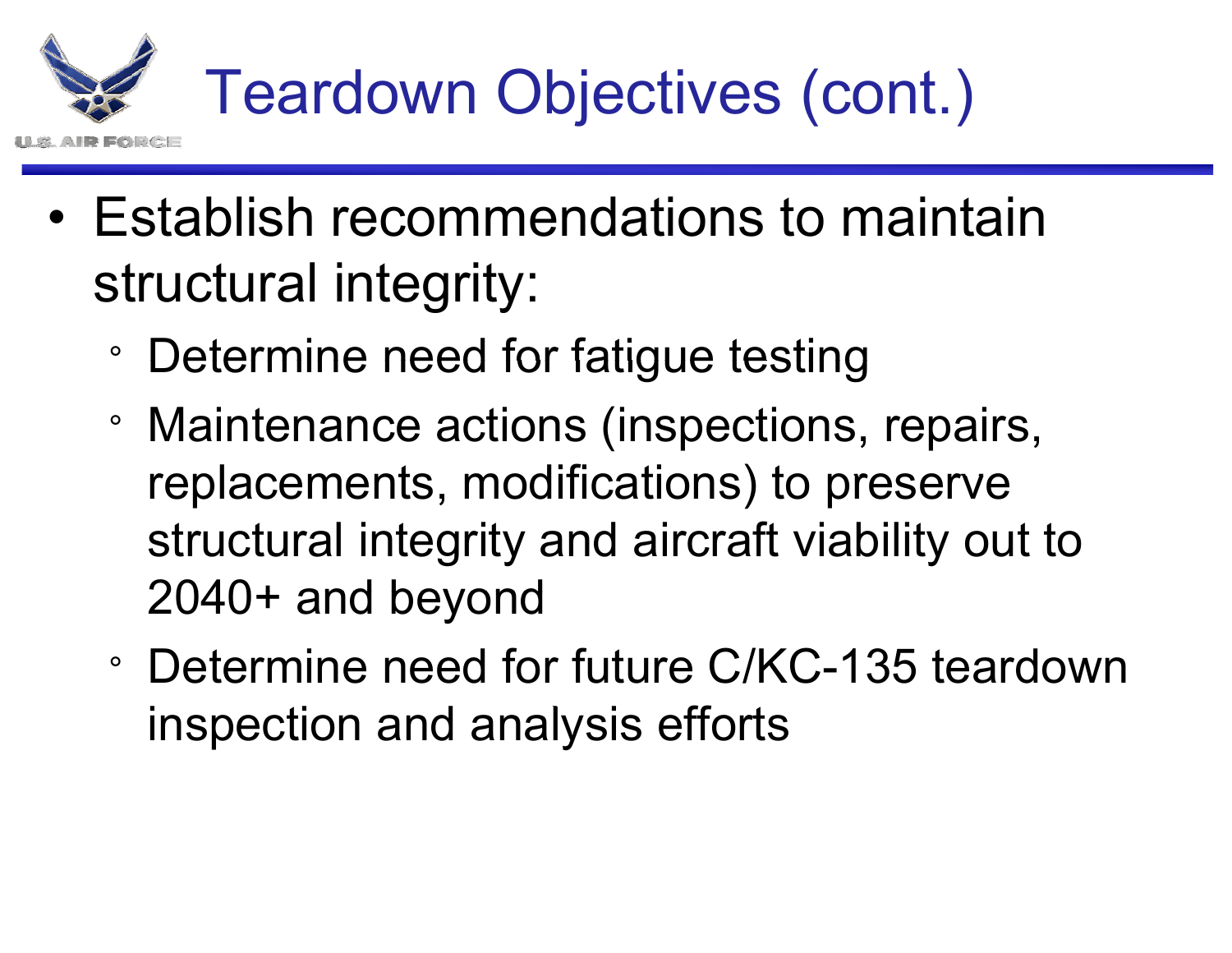

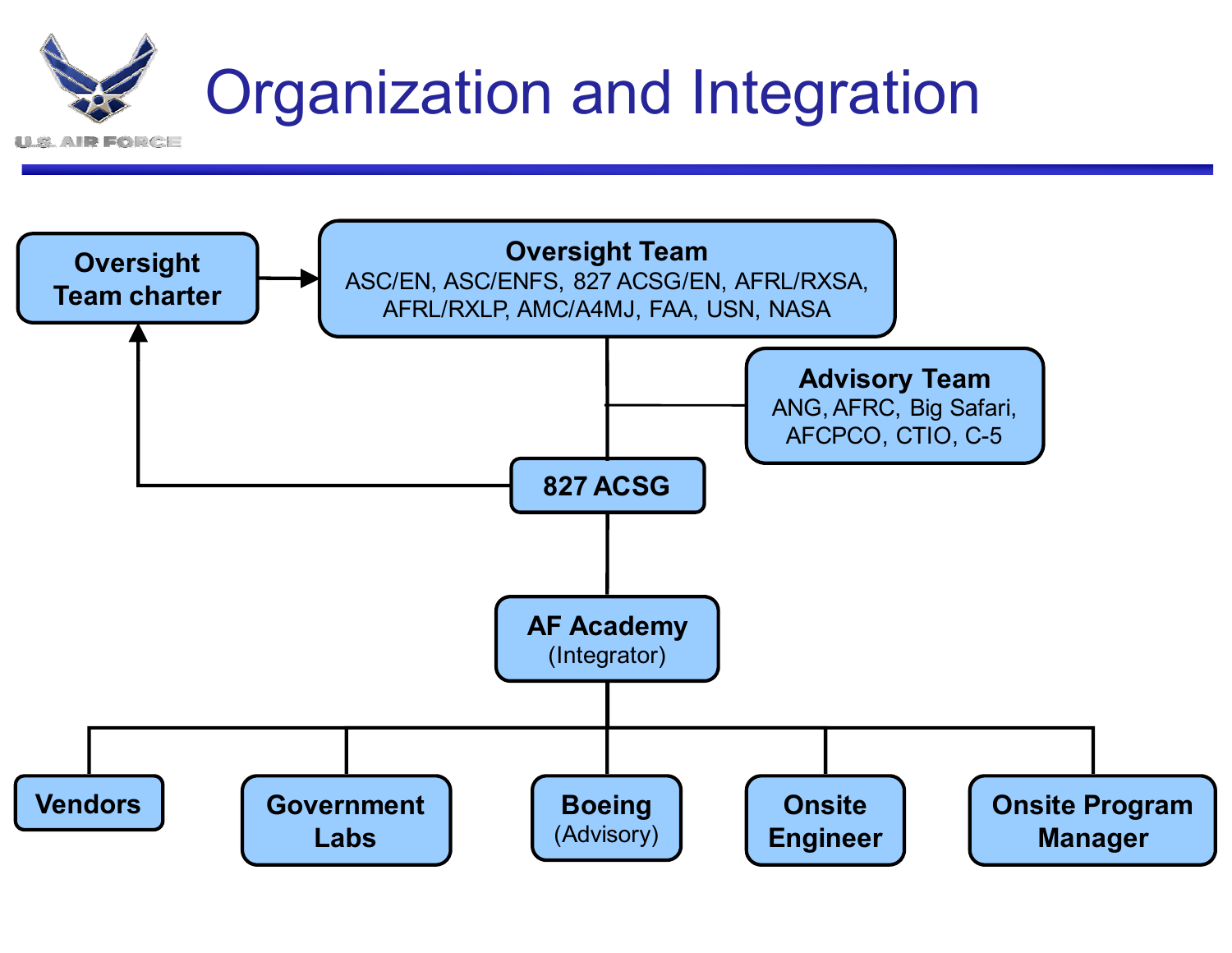

- •Three aircraft selected for teardown
- •KC-135R, 63-8886 – Sep 06 Mishap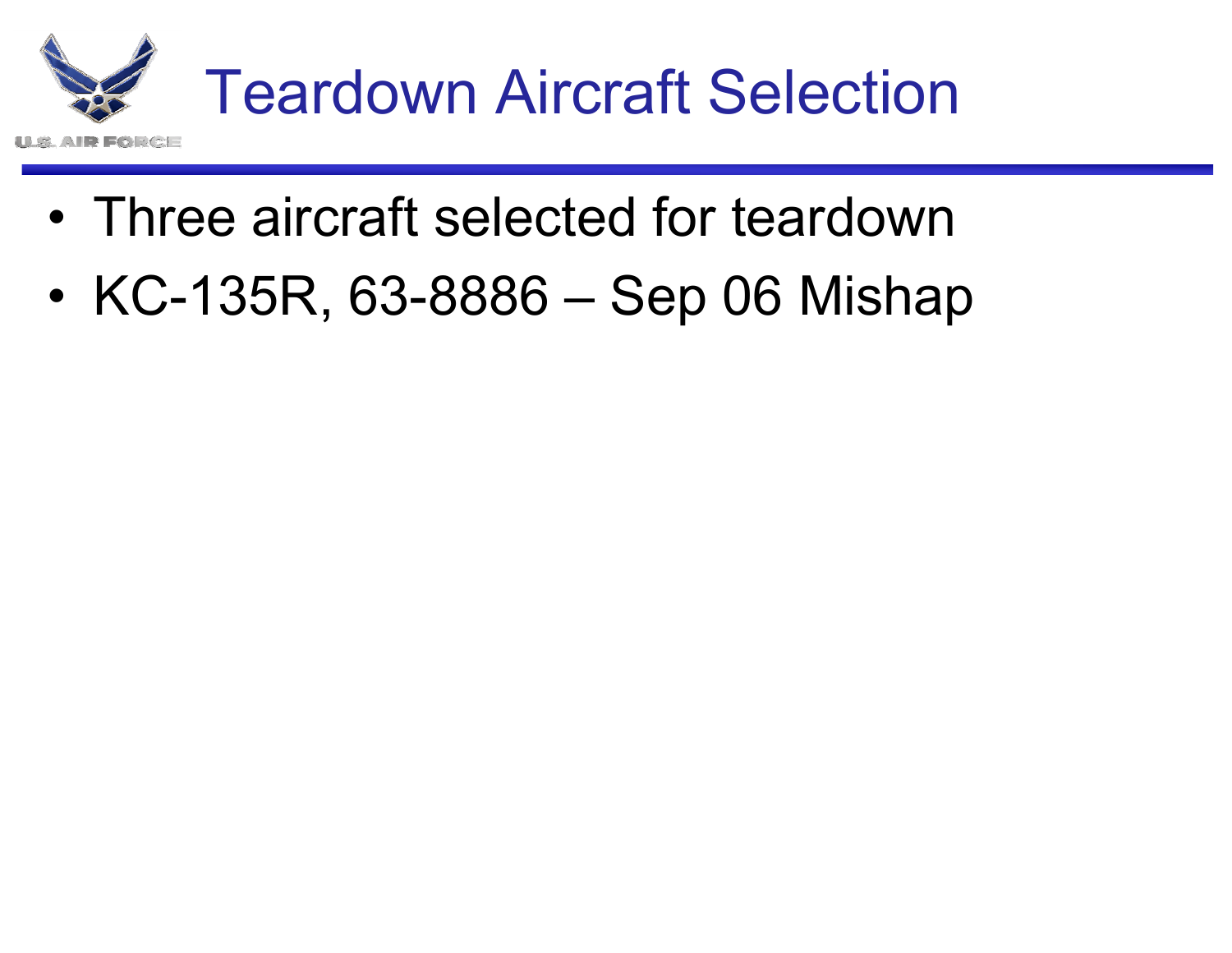



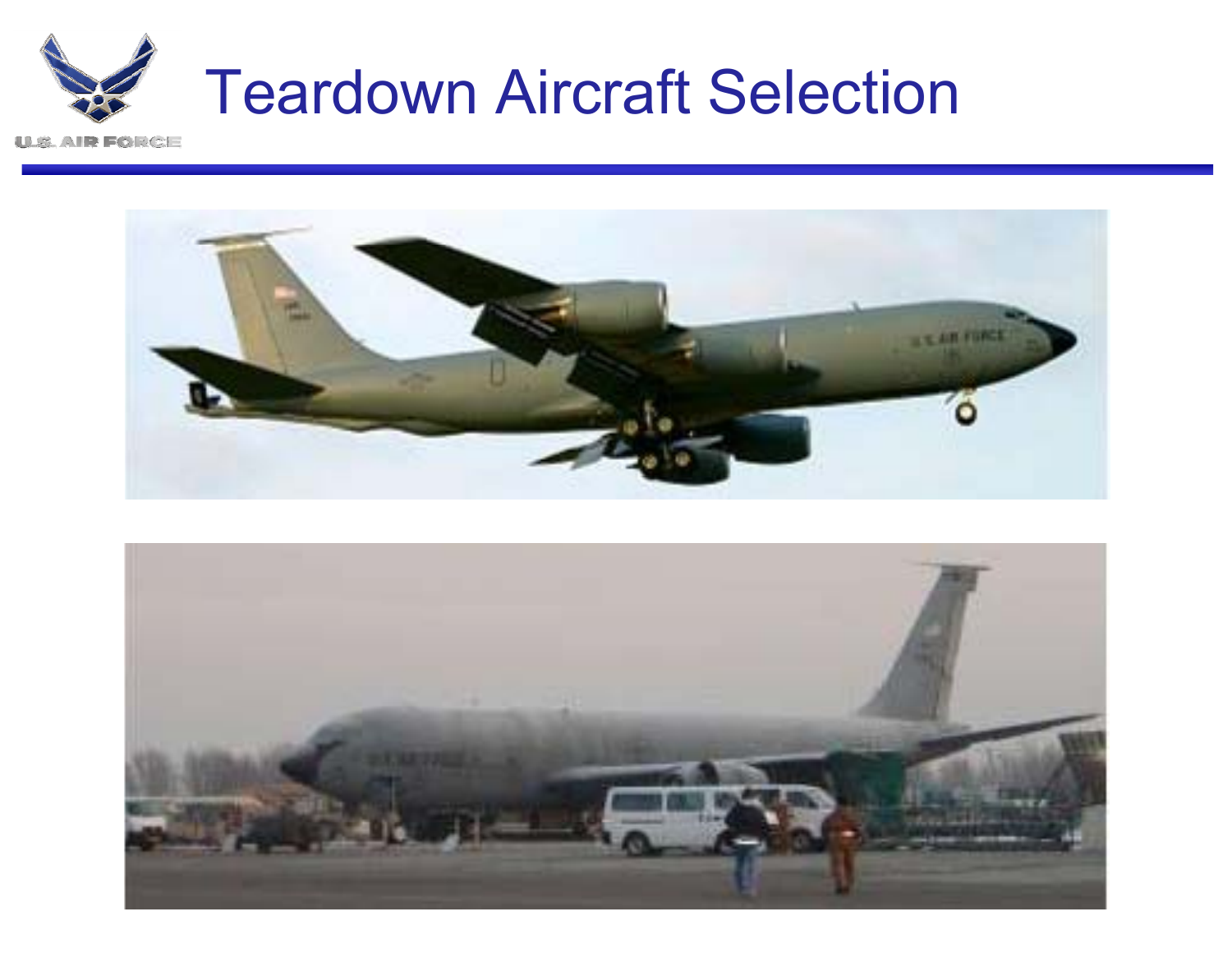

- •Three aircraft selected for teardown
- •KC-135R, 63-8886 – Sep 06 Mishap
- •• Several special purpose and entire KC-135E being retired
	- ° Due to structural similarity of KC-135E to remainin g fleet – select two KC-135E's for teardown
- •• Selection based on weighting of input parameters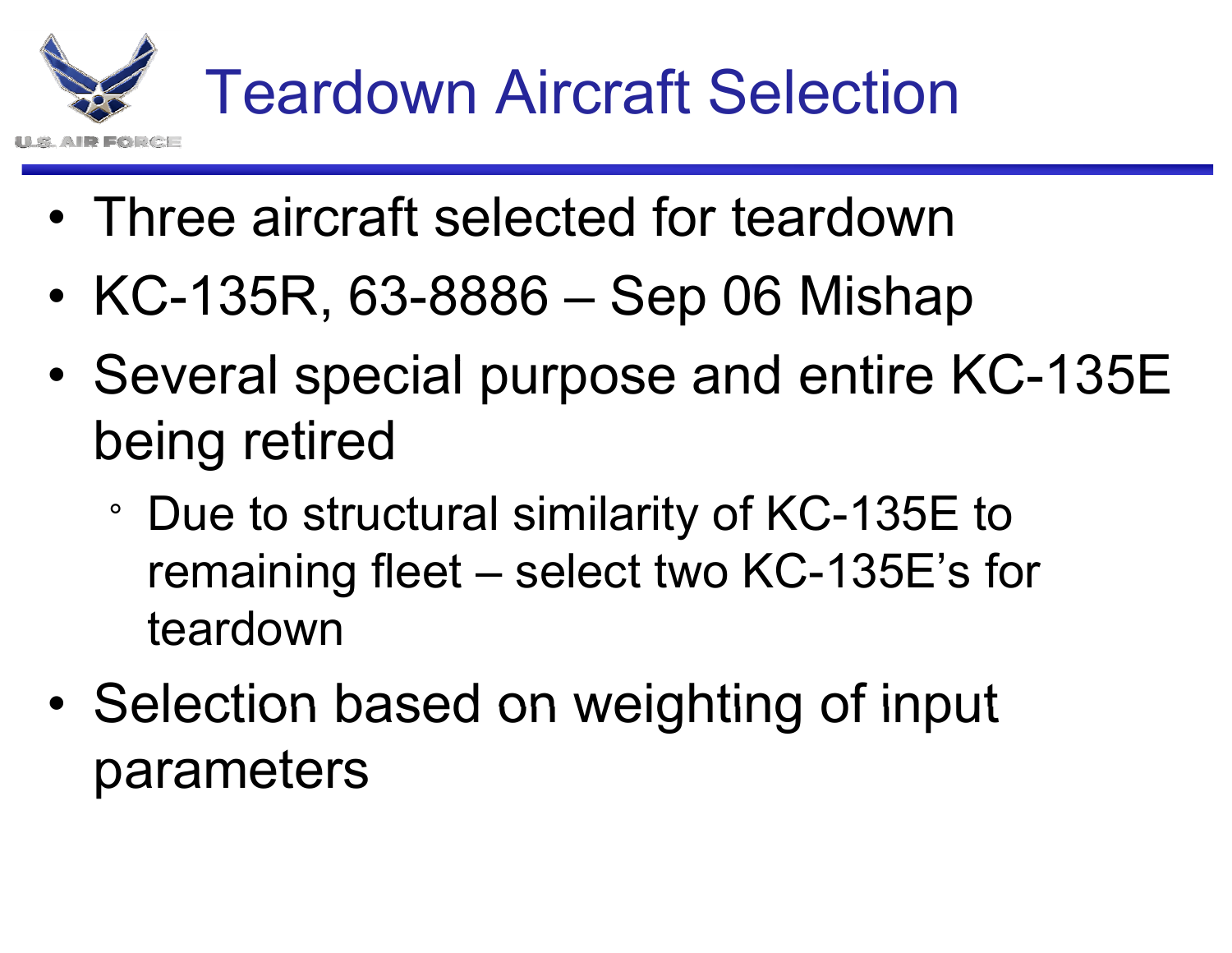

- **Contributing to Fatigue** 
	- o **Flight Hours** <sup>9</sup>
	- o **Ground-Air-Ground (GAG) Cycles** <sup>9</sup>
	- o **Wing EFH** 9**, Fuselage EFH** 9**, Empennage EFH** <sup>8</sup>
- y **Contributing to Corrosion**
	- o **Aircraft Age** <sup>8</sup>
	- $\circ$  <code>Environmental Damage "*Basing Severity"*  $\checkmark$ </code>
- y **Aircraft History**
	- $\circ$  Interview MX personnel  $\checkmark$
	- o **Number of Major Structural Repairs, MX History** <sup>9</sup>
	- o **Depot "Over & Above"** <sup>8</sup>
	- $\circ$  Time Since Last Programmed Depot Maintenance  $\star$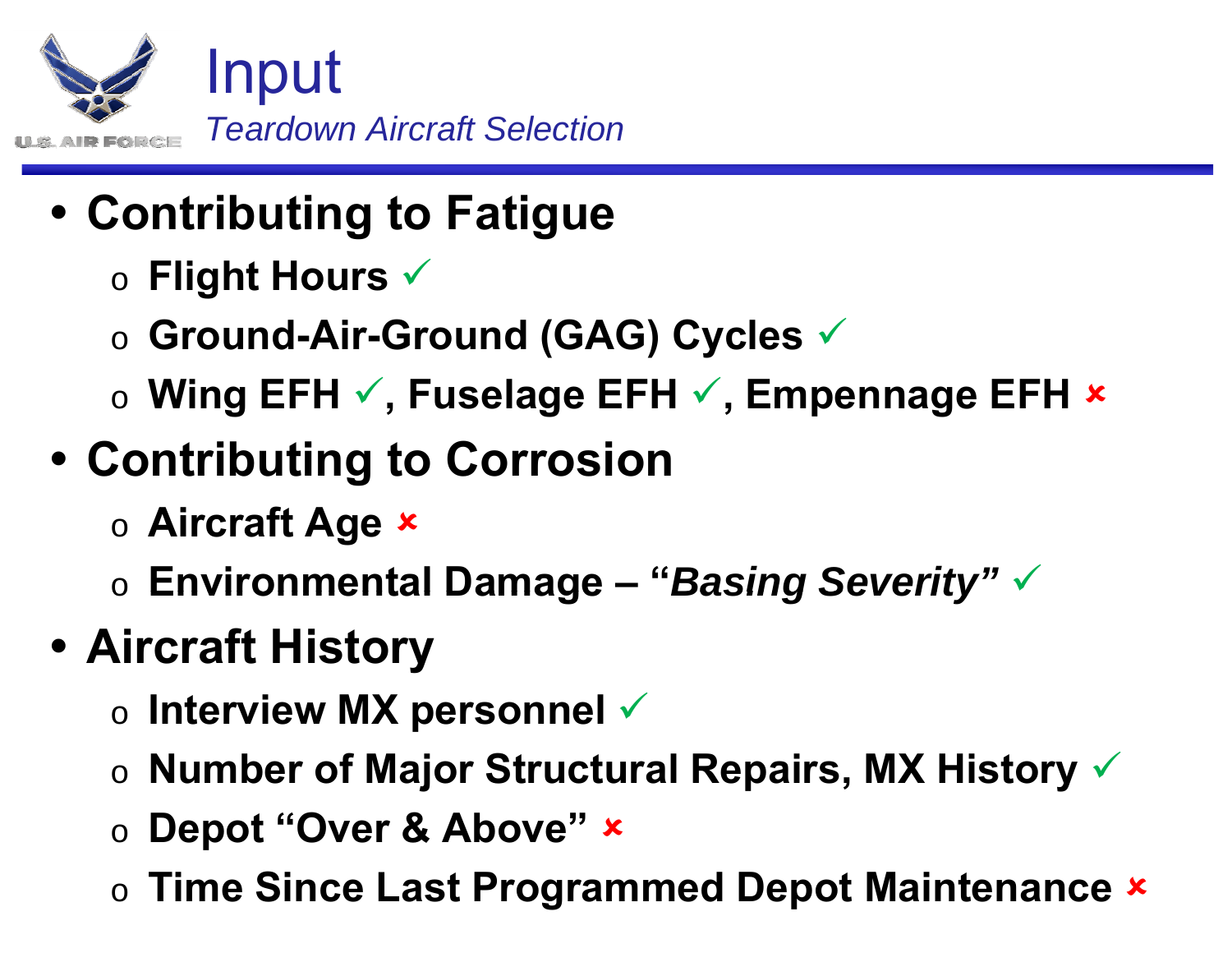- • ESI is questionable as a primary aircraft selection criteria based on the following concerns:
	- ° At least three sets of ESI data are in circulation
		- › Structural Damage Management Tool (SDMT)
		- $\rightarrow$  University of Virginia
		- › Battelle
	- $\,^{\circ}$  Two known methods for calculating ESI
		- › ESI = ACR / ACR<sub>min</sub>; ACR = Average Corrosion Rate
		- $\angle$  ESI = 12 Month Mass Loss / 14 μm/cm<sup>2 \*</sup>
			- $^{\star}$  14  $\mu$ m/cm $^2$  = second lowest 12 month mass loss value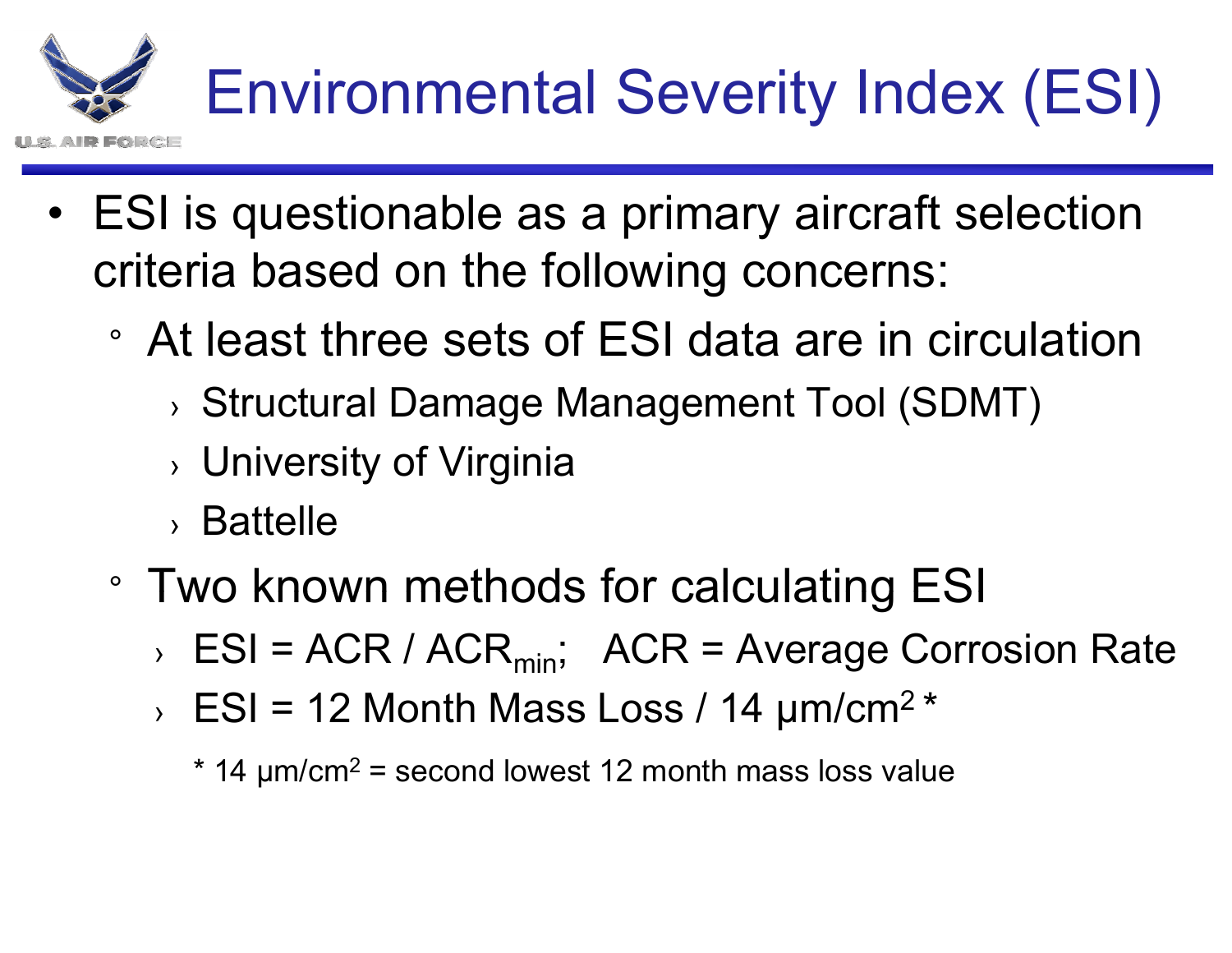

- • Variation in mass loss data used to calculate ESI suggests seasonal effects
	- $\,^\circ$  ESI value might be different based on when data was collected
	- $\circ$ Unusually high or low amount of precipitation may move a base into a different ESI range
- • Large variation in mass loss data shows there may not be a statistical difference between an ESI of 5, 6 or even 8
	- $\circ$  Statistical difference do exist between larger ESI spreads, such as between 5 and 20
- • The longer the exposure time the larger the spread in the data suggesting that over time there is even less of a difference between ESIs
- • No direct correlation between ESI and corrosion
	- °No way to account for the health of the aircraft coatings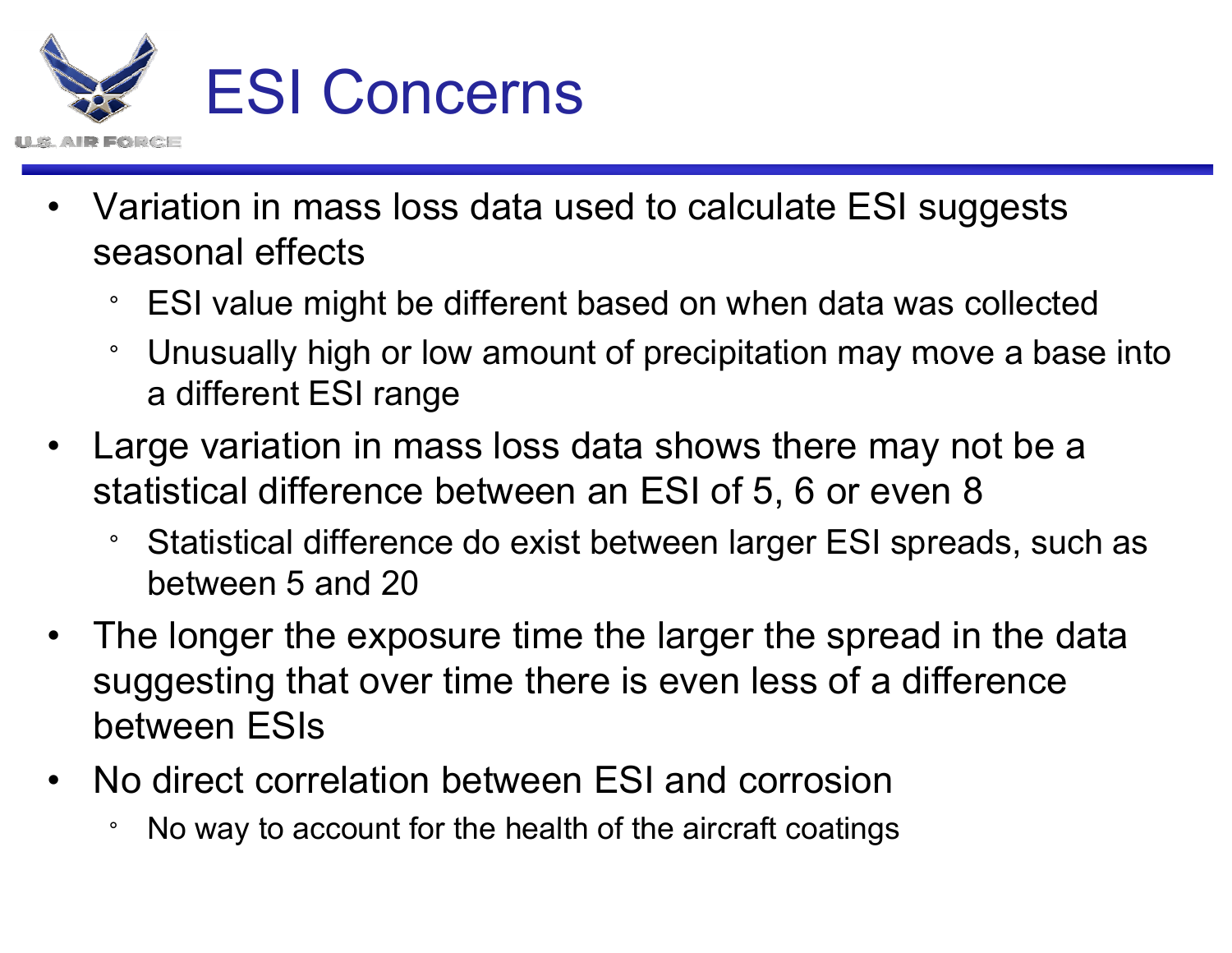

•SDMT data was analyzed by different plotting methods.

### **AA 6061 M L ESI 8 Mass Loss**

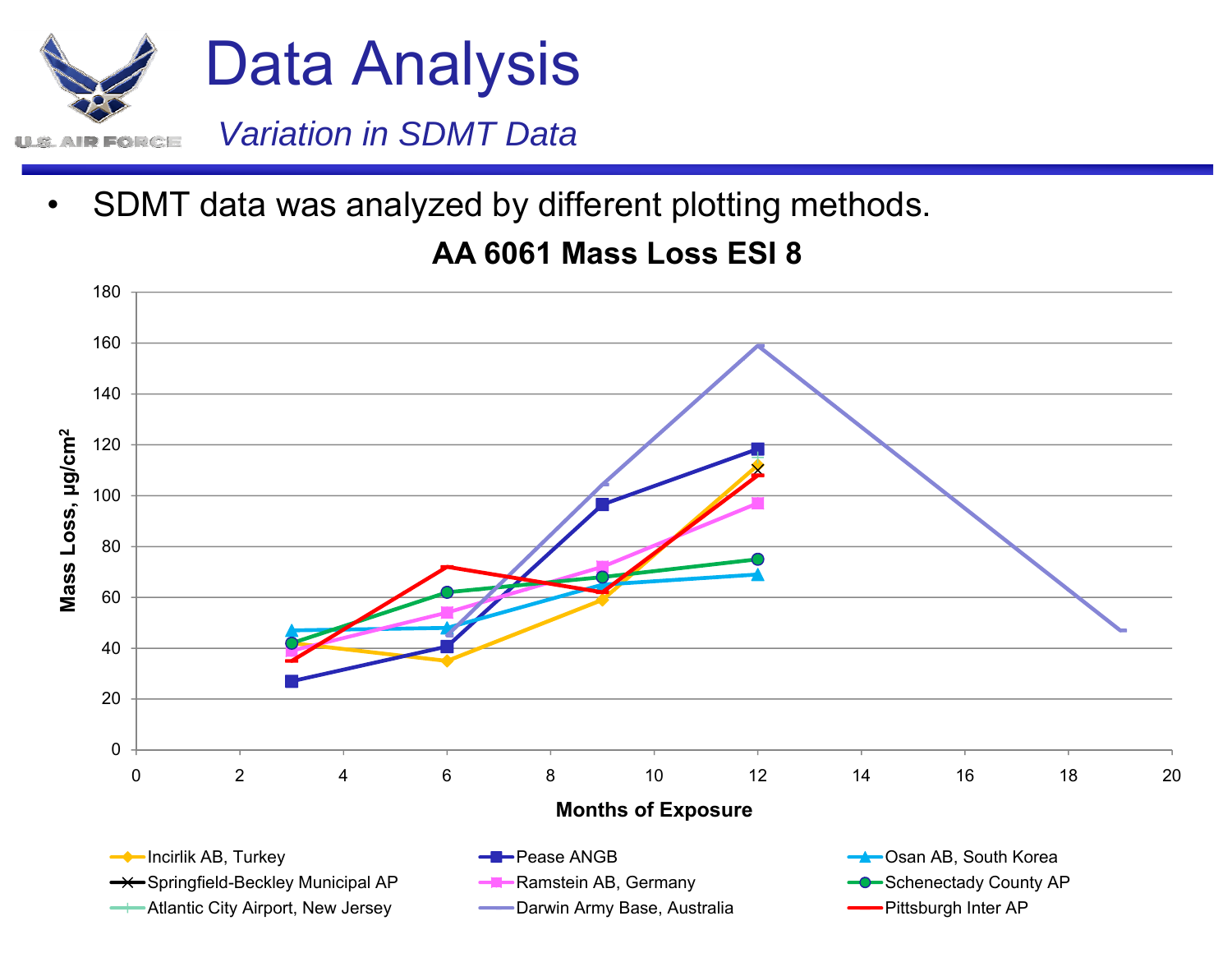

#### **AA 6061 Average Mass Loss ESI 8**



**Months of Exposure**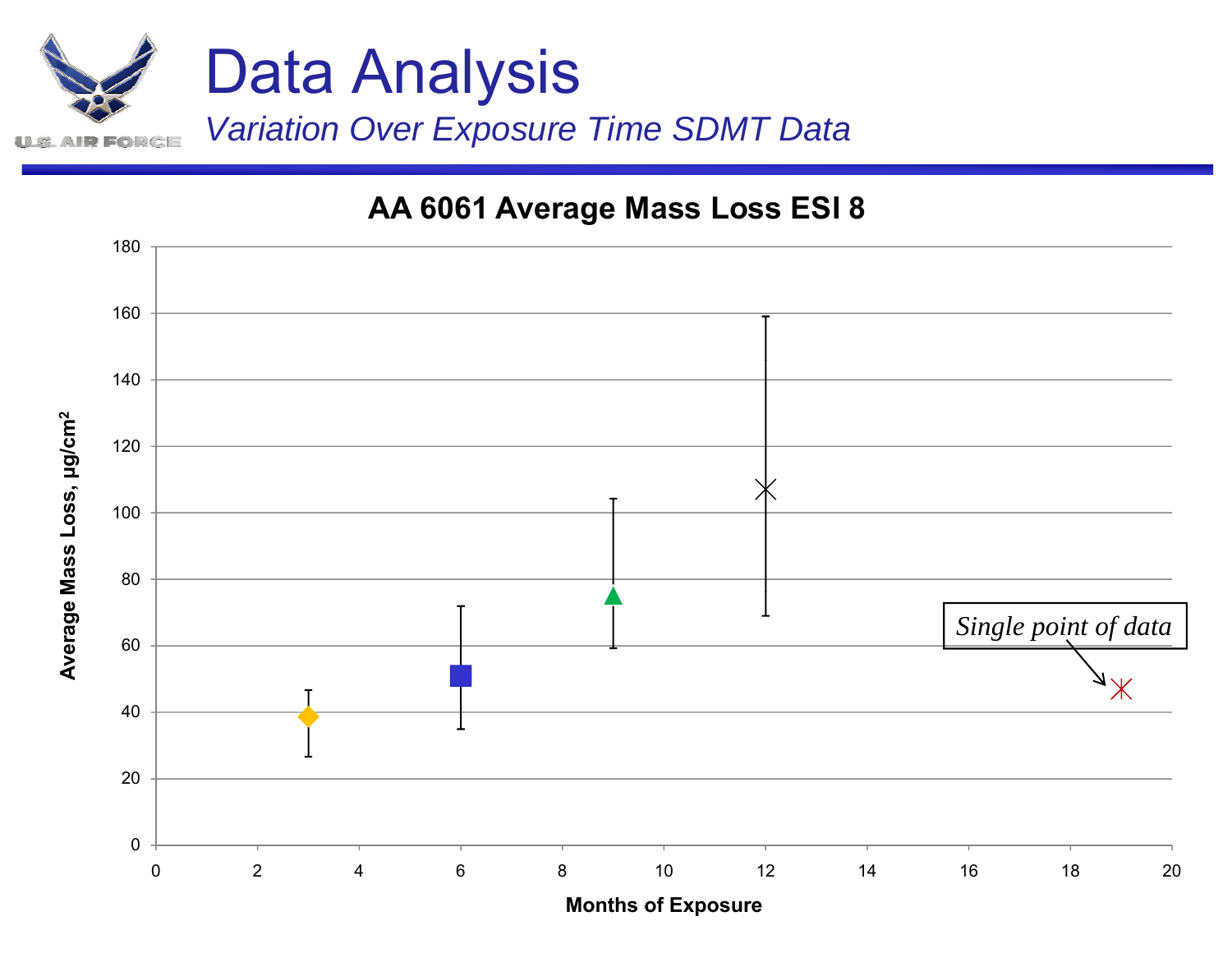

**μg/cm**

**Mass Loss,** 

**Σ** 

**Average**

#### **AA 6061 Average Mass Loss Over Time w/o ESI 29**



**Months of Exposure**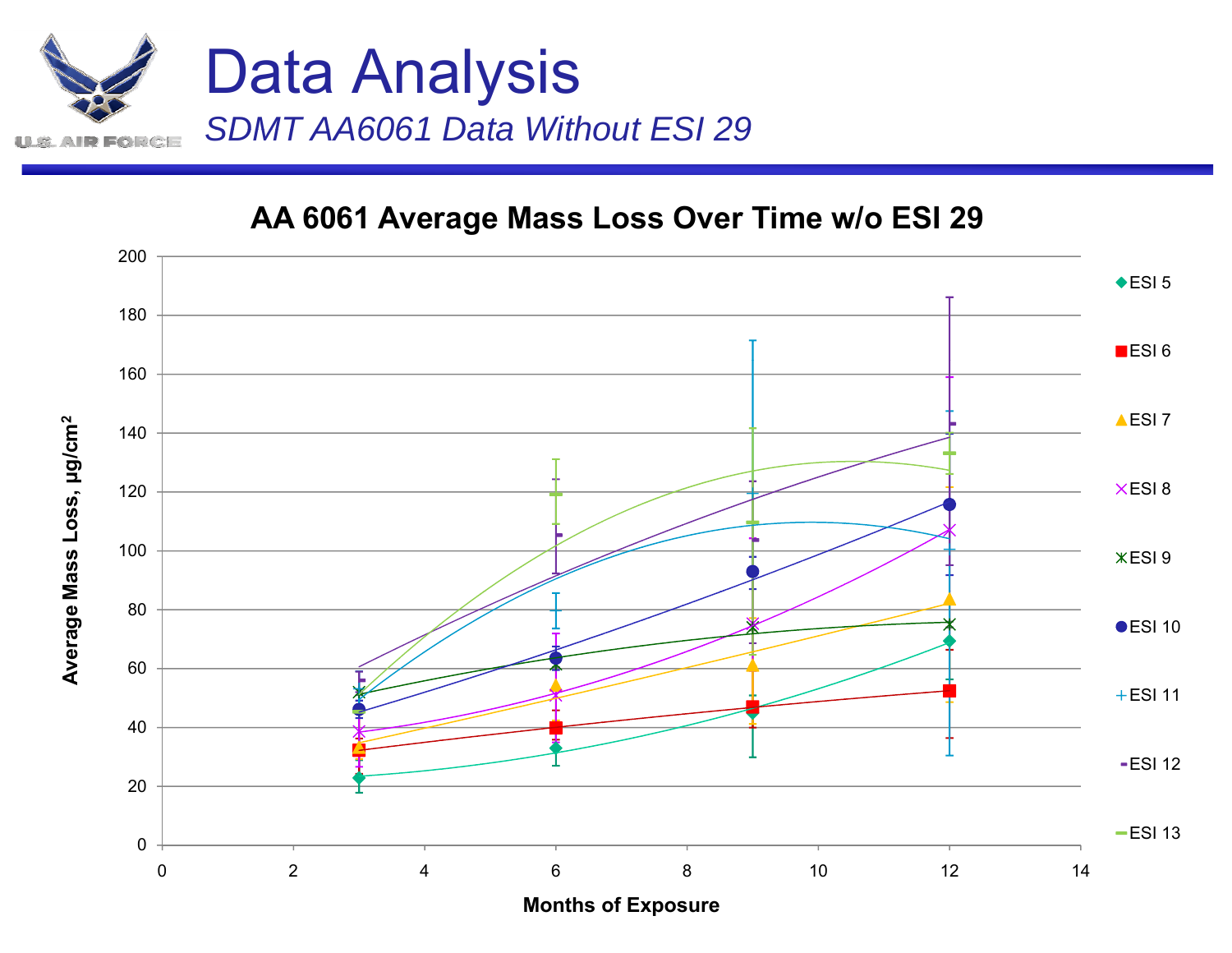

- • Despite variation in ESI data, ESI is being used as a selection criteria
- ESI values were assi gned to all KC-135 bases listed in the (by tail number) basing history
- Published Battelle ESI values were used
	- ° If an ESI value was not available for a base listed then the ESI of the closest environmentally equivalent base with an ESI available was used
	- $\degree$  Engineering judgment was used with regard to distance from the ocean and other factors when selecting an ESI for a base without ESI data available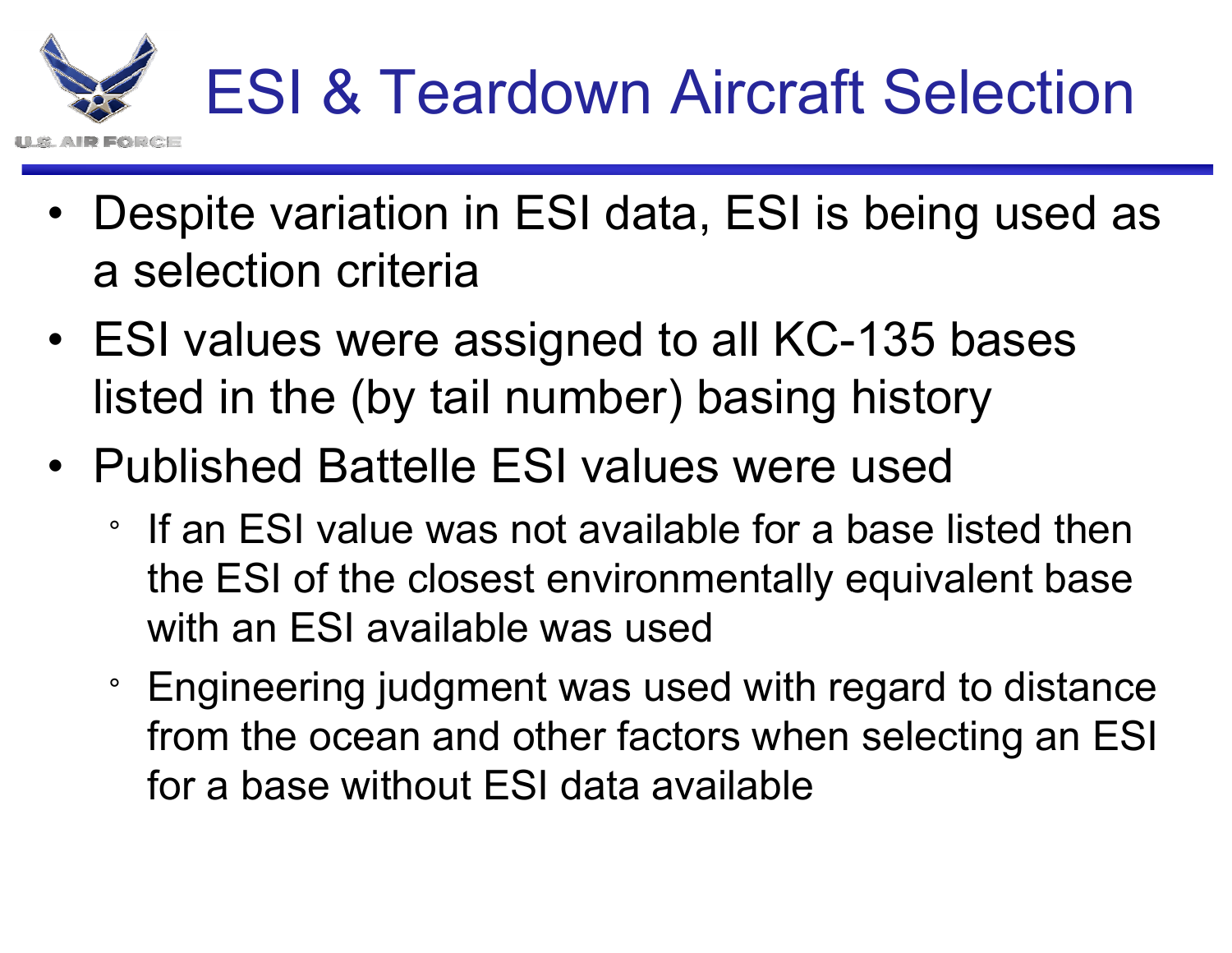

Weighting Schemes - Initial

*Teardown Aircraft Selection*

- •Sin gle Parameter *Corrosion*
- • Multi-parameter
	- 10+ variations



*EFH & Base Severity, Hours Bias*

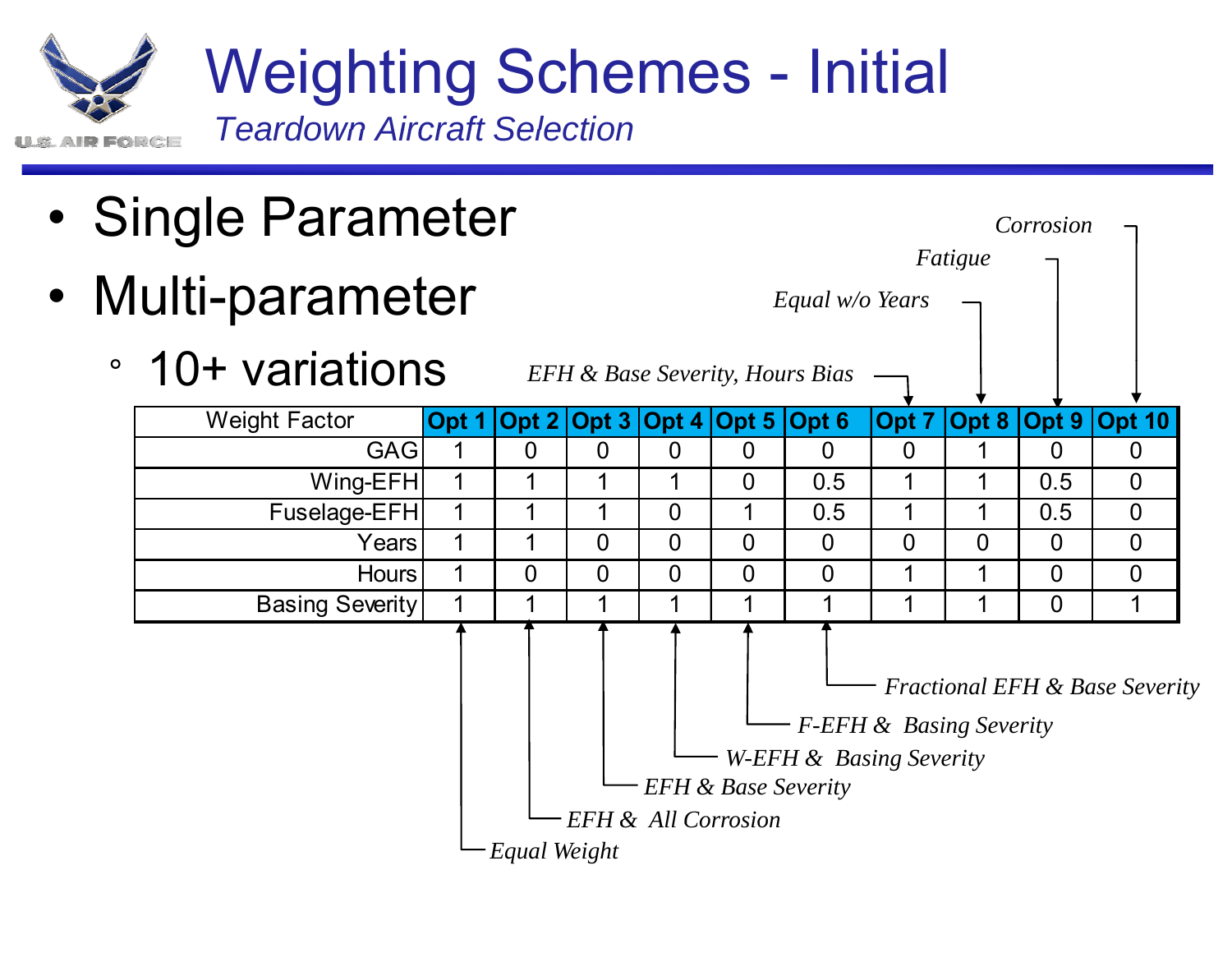# Weighting Schemes – Final

*Teardown Aircraft Selection*

| <b>Fatigue &amp; Corrosion</b>         |           |                |                    |  |  |  |  |
|----------------------------------------|-----------|----------------|--------------------|--|--|--|--|
| $Eatique -\frac{Corrosion-1}{1}$       |           |                |                    |  |  |  |  |
| Weight Factor <b>Opt 1 Opt 2 Opt 3</b> |           |                |                    |  |  |  |  |
| <b>GAG</b>                             |           |                |                    |  |  |  |  |
| Wing-EFH                               | 0.5       | $\bigcup$      | 0.25               |  |  |  |  |
| <b>Fuselage-EFH</b>                    | 0.5       | ( )            | 0.25               |  |  |  |  |
| Years                                  | $\bigcap$ | $\bigcap$      | $\left( \ \right)$ |  |  |  |  |
| <b>Hours</b>                           |           | $\blacksquare$ |                    |  |  |  |  |
| <b>Basing Severity</b>                 |           |                | 0.5                |  |  |  |  |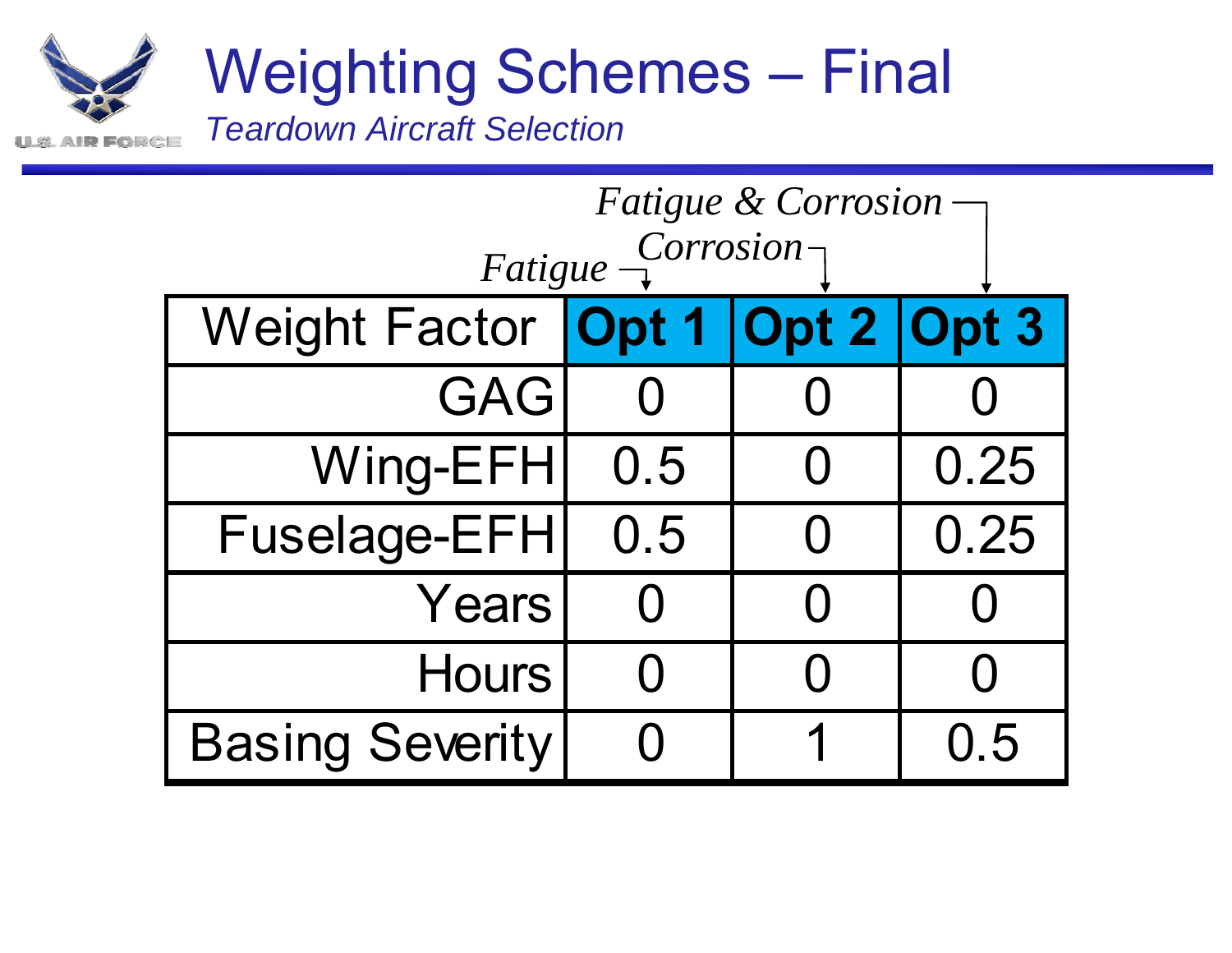

| Weight Factor <b>Opt 1 Opt 2 Opt 3</b> |     |      | <b>MDS</b> |
|----------------------------------------|-----|------|------------|
| <b>GAGI</b>                            |     |      |            |
| $Wing-EFH$                             | 0.5 | 0.25 | <b>SP</b>  |
| Fuselage-EFH                           | 0.5 | 0.25 |            |
| Years                                  |     |      | KCR        |
| <b>Hours</b>                           |     |      | KCR        |
| <b>Basing Severity</b>                 | 0   | 0.5  |            |
|                                        |     |      |            |

#### •**Observations**

- $\circ$  Special purpose and KC-135R consistently rank highest  $\begin{array}{c} \textsf{S}\textsf{P} \end{array}$
- $\circ$  Corrosion metric has significant impact on overall ranking
- °KC-135E do not rank high by any weighting scheme
- $\circ$  Weighting scheme insufficient – must include aircraft history

| It 1                              | Opt 2                            | Opt 3                  |  |            |                          | MDS   Opt 1   Opt 2   Opt 3 |                |
|-----------------------------------|----------------------------------|------------------------|--|------------|--------------------------|-----------------------------|----------------|
| $\overline{0}$<br>.5              | $\overline{0}$<br>$\overline{0}$ | $\overline{0}$<br>0.25 |  | <b>SP</b>  | 14                       |                             |                |
| $.5\,$                            | $\overline{0}$                   | 0.25                   |  |            |                          |                             |                |
| $\overline{0}$                    | $\overline{0}$                   | $\overline{0}$         |  | <b>KCR</b> | 25                       | 7                           | $\overline{2}$ |
| $\overline{0}$<br>$\overline{0}$  | $\overline{0}$<br>1              | $\overline{0}$<br>0.5  |  | <b>KCR</b> | 31                       | 4                           | 3              |
|                                   |                                  |                        |  | <b>KCR</b> | 27                       | 13                          | 4              |
| e and KC-135R                     |                                  |                        |  | <b>SP</b>  | 29                       | 14                          | 5              |
| <b>ik highest</b>                 |                                  |                        |  | <b>SP</b>  | 13                       | 35                          | 6              |
| ic has significant impact<br>ng   |                                  |                        |  | <b>SP</b>  | 24                       | 40                          |                |
| t rank high by any                |                                  |                        |  | <b>SP</b>  | 37                       | 25                          | 8              |
| me                                |                                  |                        |  | <b>SP</b>  | 17                       | 54                          | 9              |
| me insufficient - must<br>history |                                  |                        |  | <b>SP</b>  | $\overline{\mathcal{I}}$ | 71                          | 10             |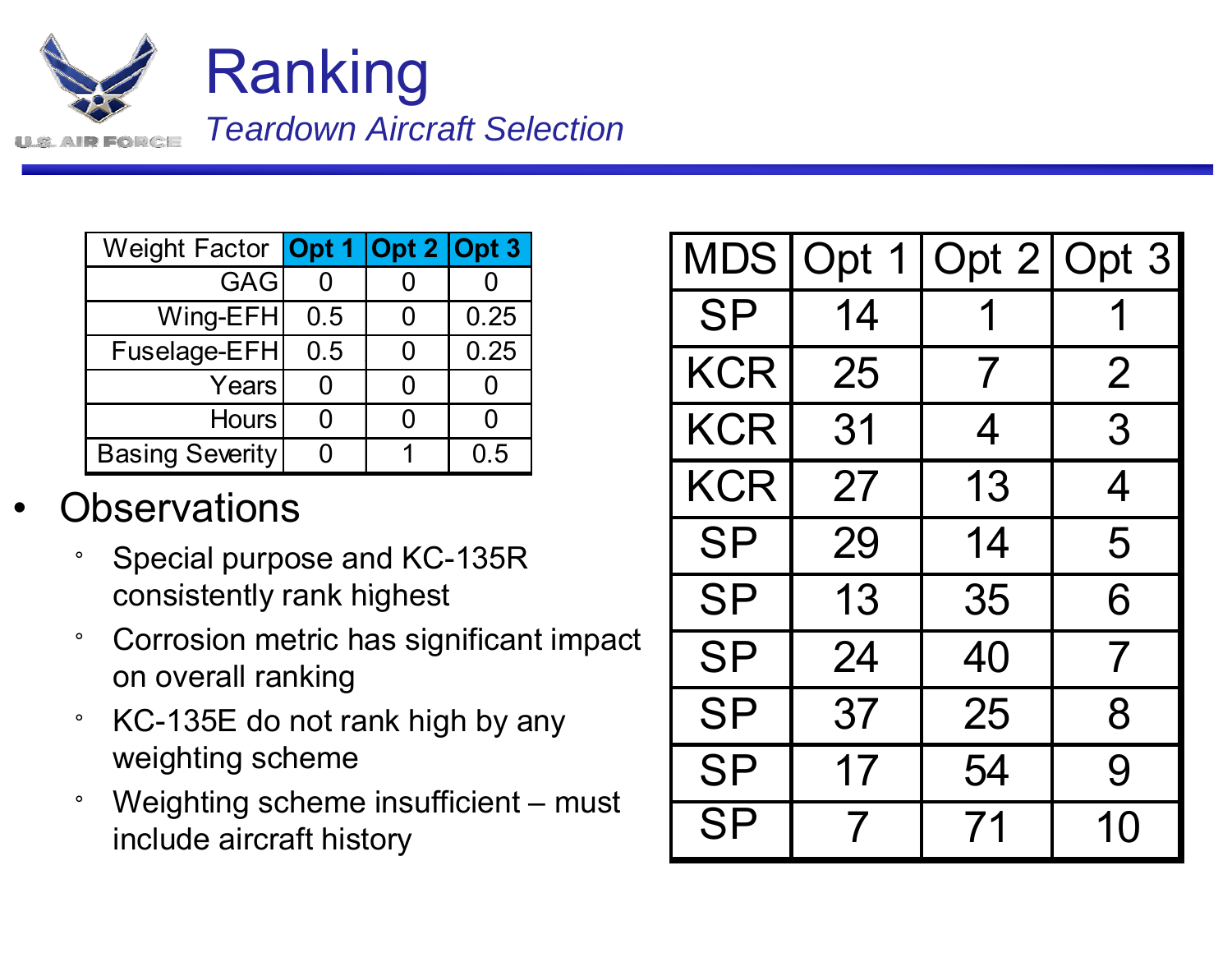

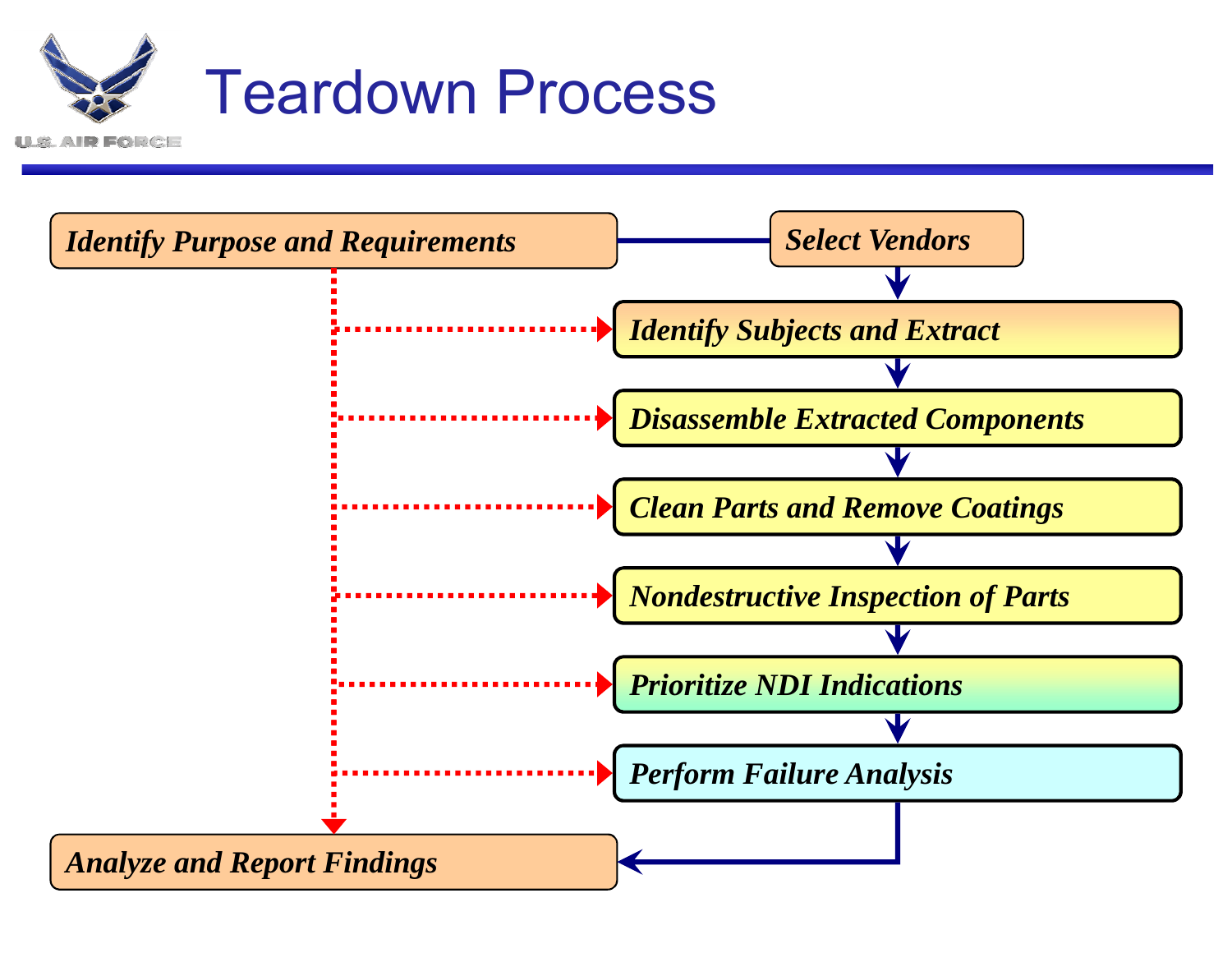

- • Complete accountability of all sections, parts, and failure analysis specimens
- • Using Oversight Committee approved and validated teardown protocols, complete all inspections and required analyses of all teardown subjects
- • Root cause determined for all prioritized NDI indications and sectionlevel Close Visual Inspection indications
- •All failure analyses accepted by review authority, AFRL/RXSA
- • All non-teardown items of teardown aircraft disposed. All parts with NDI indications and all failure analysis specimens are archived at Aircraft Maintenance and Regeneration Group
- • Teardown Data Management System archived –n Data Management System archived – one copy at 827<sup>th</sup> ACSG with a backup copy at CAStLE
- •Final report approved by 827<sup>th</sup> ACSG